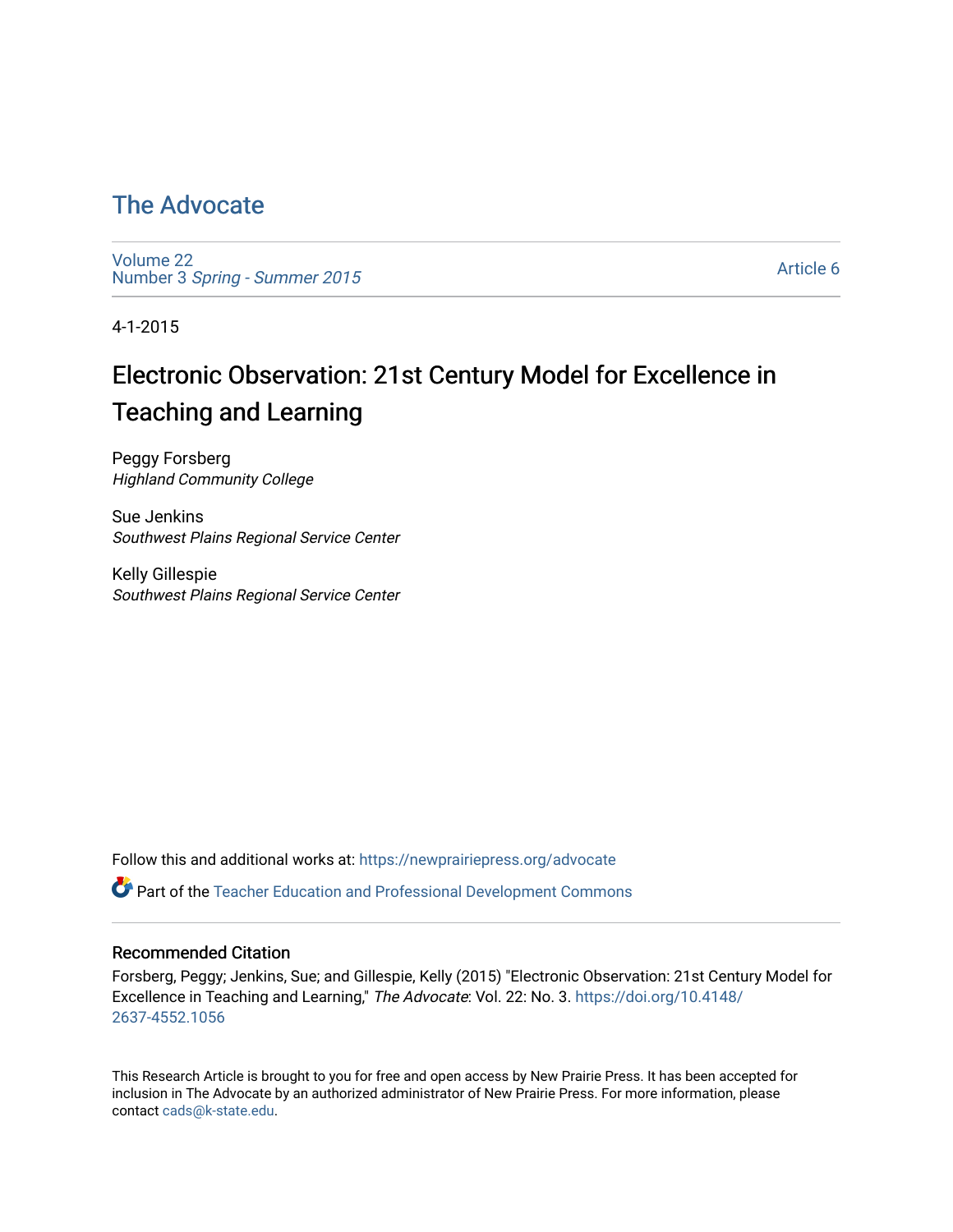#### Electronic Observation: 21st Century Model for Excellence in Teaching and Learning

#### Abstract

Assessing effective instruction, in support of student achievement is a requirement for institutional accreditation. Simultaneously, considering overall student success, "among school-related factors, teachers matter most" (Teachers Matter, n.a.). If education was a jigsaw puzzle, a missing piece is a strategic method of observing teachers to support institutional effectiveness. A system to monitor practice and expected outcomes; to generate dynamic data that drive decision-making; and to ensure program standards are met in a continuous improvement model (Cervone & Martinez-Miller, 2007; Downey et al., 2004). Walk-through observation is that system, a powerful and intentional missing puzzle piece (Glasgow, et.al., 2014)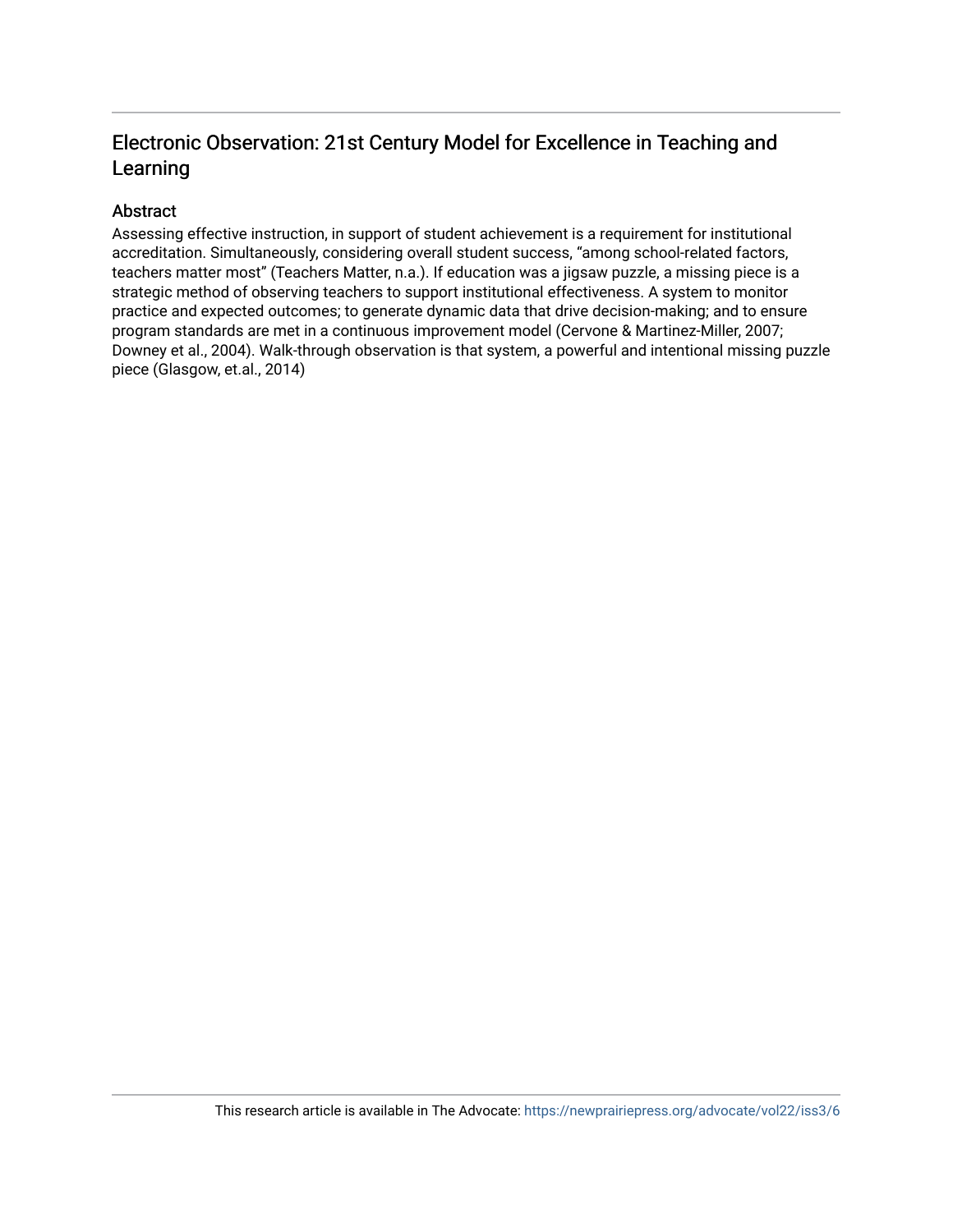### 41 **Electronic Observation: 21st Century Model for Excellence in Teaching and Learning**

**Peggy Forsberg Highland Community College (KS) Sue Jenkins Kelly Gillespie Southwest Plains Regional Service Center**

## **Abstract**

Assessing effective instruction, in support of student achievement is a requirement for institutional accreditation. Simultaneously, considering overall student success, "among school-related factors, teachers matter most" (Teachers Matter, n.a.). If education was a jigsaw puzzle, a missing piece is a strategic method of observing teachers to support institutional effectiveness. A system to monitor practice and expected outcomes; to generate dynamic data that drive decision-making; and to ensure program standards are met in a continuous improvement model (Cervone & Martinez-Miller, 2007; Downey et al., 2004). Walk-through observation is that system, a powerful and intentional missing puzzle piece (Glasgow, et.al., 2014)

## **Introduction**

Excellent teaching and learning is germane to the mission of institutions of higher education. As a profession, education has historically generated a rich and continuous body of research-based, best practice; delivered effective professional learning for educators; and engaged in instructional conversations and self-reflection. Yet, establishing and assessing effective teaching practices, in support of student achievement, continues to be challenge, a work in progress, and importantly, a requirement for institutional accreditation.

Many factors contribute to student academic performance, including individual temperament, family attitudes, and external influences. But "research suggests, that among school-related factors, teachers matter most" (Teachers Matter, n.a.). An "effective teacher is estimated to have two to three times the impact of any other school [environment] related factor " (Teachers Matter, n.a.), including support services, facilities, and leadership.

As such, Colleges of Education and programs in teacher education hold a unique opportunity to generate vital research on teaching and learning, and to model best practice in the delivery of instructional excellence. Furthermore, they are poised to create a model of continuous improvement for effective teaching. A model which results in increasing levels of student achievement and ultimately, a model to be practiced by teacher education graduates as they become practicing professionals in

Published by New Prairie Press, 2015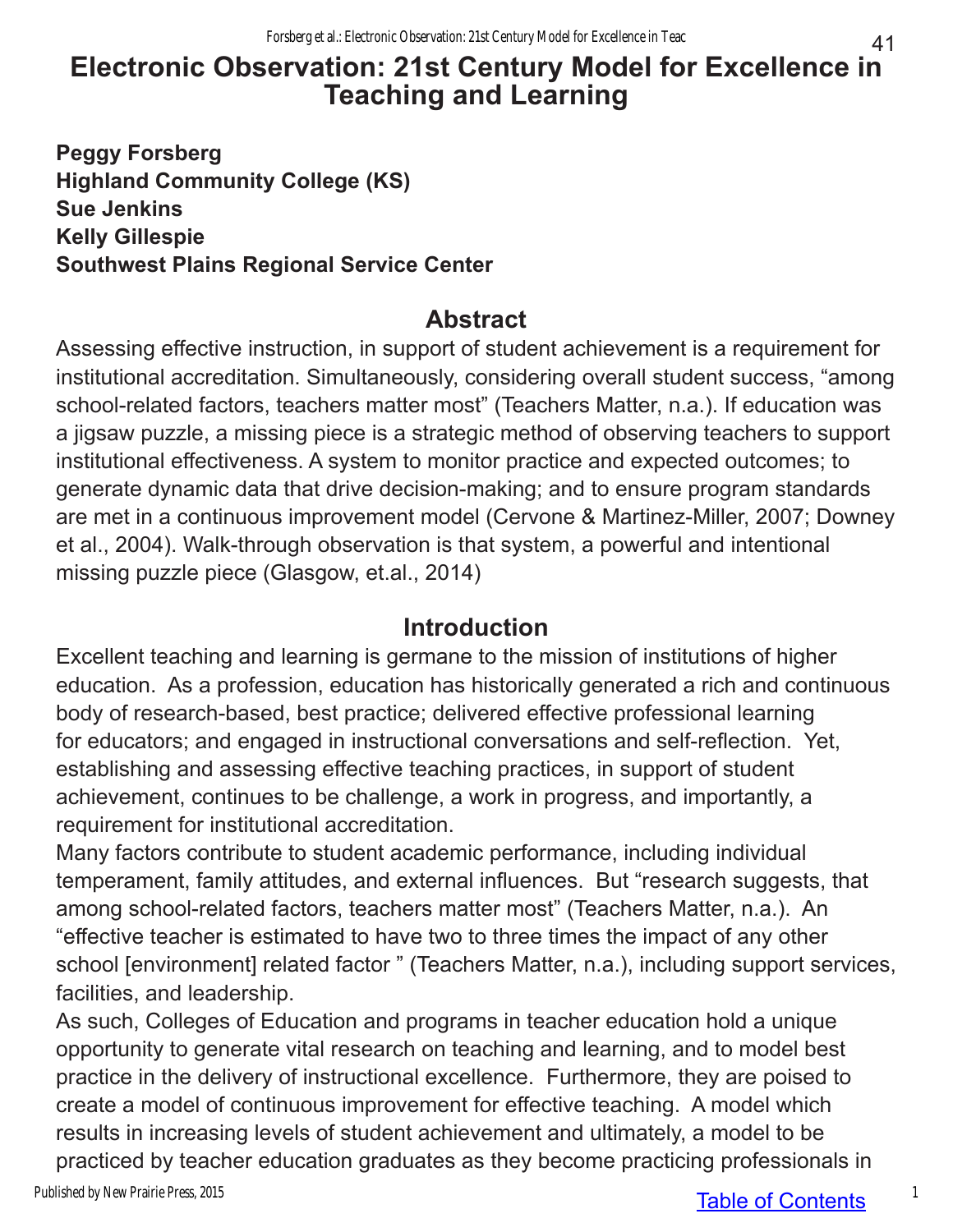the field. This model requires innovation and active collaboration with those who educate future teachers at colleges and universities. This model requires a 21st Century perspective.

## **Accreditation Standards and Institutional Expectations**

Specific language differs among regional accrediting agencies across the country, but all criterion-based programs, centered on continuous improvement, include a mandatory requirement that an institution provide support for student learning and effective teaching. Assessing effective teaching practices and supporting positive gains in learning is of primary importance in meeting this requirement and must be based upon a common set of research-based best practices, while allowing for differences across disciplines (e.g. www.ncahlc.org).

## **The Challenge of Instructional Quality**

Finding an efficient, data-informed model for a) identifying best practices in teaching and learning; b) conducting systematic observations based on these identified data points and providing just-in-time feedback to all instructors; and c) using the resulting data within a continuous quality improvement accreditation framework presents a daunting challenge.

At the outset, collaborative perceptions and a collegial attitude are vital to the observer-instructor relationship. Can the observer be trusted to be objective, fair, and considerate of the varied challenges faced by instructors in a wide range of classroom settings? Is the process (system, tool, and/or rubric) itself reliable and does it generate reliable data? Are the observations based upon criteria that are aligned with research best practice, overall college expectations, and individual course variables? Are the results readily available and feedback immediate, in order to initiate collaborative instructional conversations? Will opportunity exist for selfreflection, in order to generate authentic and intentional improvement of instruction? And, based on the results, will instructors receive the support needed for on-going delivery of excellent instruction?

Background of the Project

A unique provider in the broad system of education is the community college. Community colleges serve a vital role in preparing students for successful transition to four-year institutions; many of these students plan to pursue first or second careers as classroom teachers (The Crucial Role of Community Colleges, n.a.). The two-year environment serves as an excellent research forum and proving ground for best practices in teaching. Such venues exist in freshman level methods courses, such as Introduction to Education, and in classroom practicum settings, where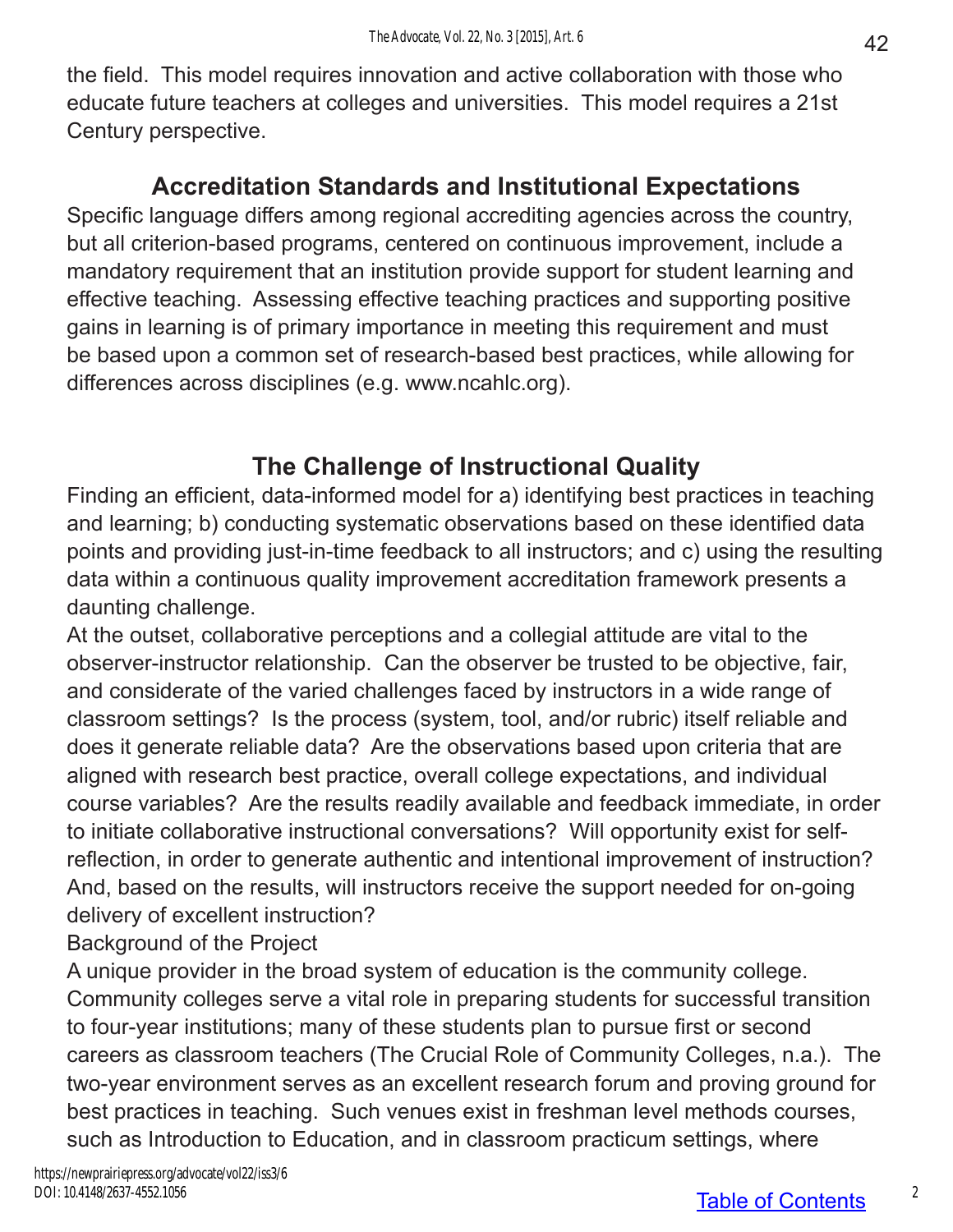learning to teach is a primary focus, as well as within program courses where students are expected to gain applicable, general education competencies.

Opportunities for assessing quality instruction within the community college setting occur within a wide range of delivery formats including face-to-face, hybrid/distance learning, online, and high school dual-credit classrooms. Notably, over 70 percent of community college students are taught by part-time instructors, highly qualified in their respective disciplines (National Profile of Community Colleges), yet separated by geography and/or the constraints of traditional course schedules.

A team of community college instructional staff, consisting of regional site directors and selected full-time faculty, were attempting to provide substantive feedback on teaching effectiveness to each and every new, part-time instructor during his/her first term. Additionally, this leadership team was scheduling classroom visits for returning instructors, especially those with identified challenges, at least once per year. Utilizing a paper-and-pencil form, observers traveled throughout a nine-county service area in an attempt to observe selected instructors in a systematic and consistent manner. Given the ratio of observers to instructors (approximately 10:230) and the unwieldy tool, results were not available to instructors until the end of term and often well beyond.

# **Identification of a Solution**

As a possible solution, administrators at the community college investigated the walkthrough observation process. Fundamentally, walk-through observations are "focused on specific look-for's… [that provide] valuable information about what's working-- or NOT working" (Protheroe, 2009, p.30) in the classroom. Walk-throughs connect instructional leadership to teacher effectiveness and to student achievement. As the challenge continues to deliver high-quality teaching with increased levels of student achievement, walk-through observation is gaining recognition as an effective coaching model for instructional leaders and administrators.

When the process is initiated with clarity and vision, walk-throughs have multiple benefits. Simply put, excellent instruction must be the focus and improved learning outcomes must be the result. Transparency of expectations, and of the protocol for implementation of the observation process, encourages collaboration and ultimately, acceptance of mentoring and coaching.

Ultimately, instructional conversations will ensue and self-reflection will be nurtured. Data can then be used to create individual learning plans. Aggregate data can drive a cycle of continuous improvement throughout a department, college, or even universitywide. The data will serve as evidence for design and delivery of professional learning, and for the accreditation process.

Because walk-through observation has potential as a catalyst to support both excellent instruction and a positive shift in learning (Walk-Through as Powerful, n.d.), this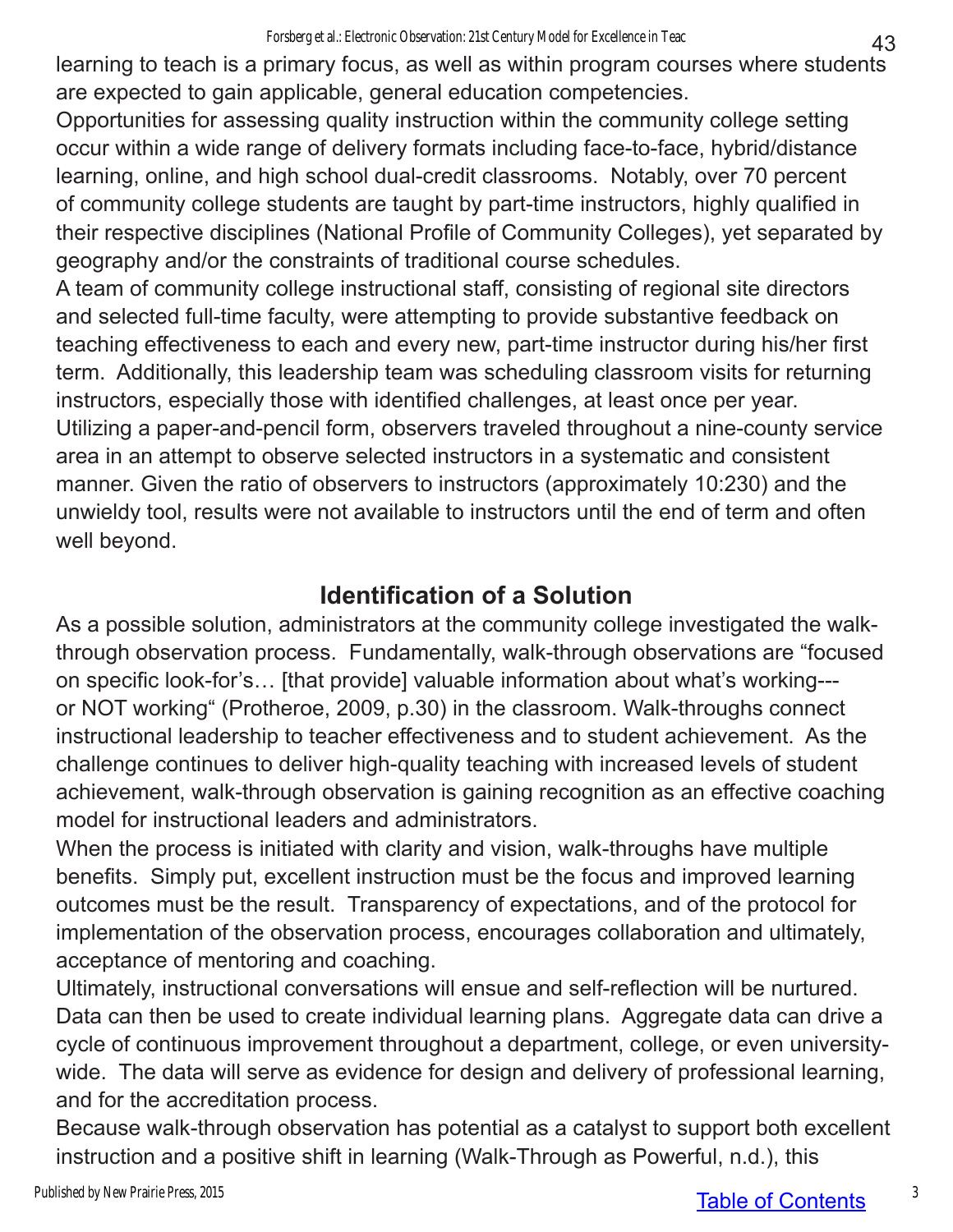process is recognized as a best practice in educational circles (Hopkins, 2010; David, 2008). When real-time observation data are analyzed, used to support reflection and collaborative conversation, and ultimately, when these data become the basis to drive professional learning, the results are clear (Protheroe, 2009). Program initiatives are actualized. Instructional strategies improve. Students become engaged and student achievement increases.

# **Design of a Customized Walk-Through Tool**

Community college administrators initiated the design of a customized electronic observation tool. Content look-for's were driven by accreditation standards, common learning outcomes of the institution, program initiatives, and research best practice. Campus-wide behavioral expectations, designed to support a positive and supportive learning culture, were embedded in the tool.

Components of the customized walk-through tool include the ability to disaggregate the data by location (the community college has 6 locations throughout the state), department/program, and instructor. Data points or look-for's were identified by the design team and divided into four main categories: Instructional Practices; Learning Environment; Academic Planning and Alignment; and Student and Instructor Interaction. Additionally, the design team included the opportunity for open-ended digital comments and a set of pre-populated, select-from comments to assist the observer with efficient completion of observation.

# **Pilot Study for the Observation Tool**

An initial study was conducted to pilot the observation tool. A selected set of observers were trained for the pilot. Observer training was conducted to ensure confidence and calibration across the team. Training included both competency in functionality of the tool and clarity with regard to the specific measurement of the data points in the tool content. The calibration process included multiple test observations in subgroups of the observer team (2-3 observers per subgroup) across a 6-month period. After each observation, the observer subgroups held intense conversation regarding conditions that supported the marking of the data points. In addition, the entire observer team held a set of five whole team calibration sessions, across the 6-month period, to further refine observation calibration.

Results of the Pilot Study

The pilot study included six trained and calibrated observers. A total of forty-four (44) pilot observations were completed. As a result of this process, nine data points were hyperlinked to more permanently clarify definition and understanding; therefore, expectations and marking of selected data points during an observation were refined.

These hyperlinks can be accessed live, during an observation, as support to the հարջի անութե առանց անությունների մեր ունեց անությունների հետ անում է modess.<br>Խարձայի անուցել է առանց առանց առանց առանց առանց առանց առանց անուց անուց անուց անուց անուց անում է առանց առանց DOI: 10.4148/2637-4552.1056

44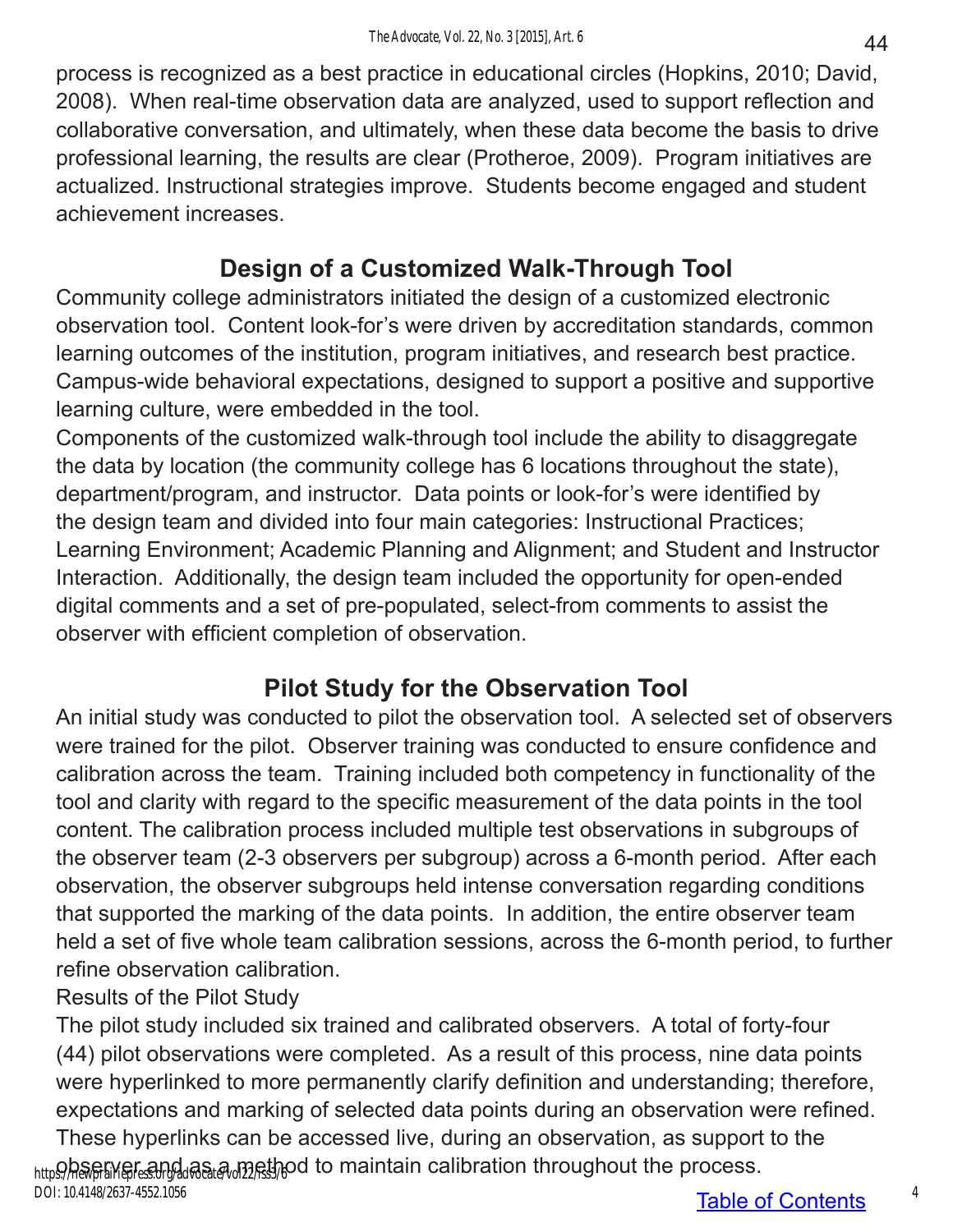Specific results across the four look-for categories included the following data. Within Instructional Practices, results of the pilot study indicated all students engaged 65.9% of the time, with an additional 25% described as most students engaged, for a total student engagement across all 44 observations (all or most of the time) of 90.6%. Selected effective teaching practices within this category indicated the use of focused instruction in 61% and digital learning style was addressed in 55% of the observations. Clear communication of learning objectives was indicated in 36% of the pilot observations.

Pilot results in Learning Environment revealed that IT resources were available and used to support effective instruction in 23:44 observations or in 52%. Instructional environments were considered physically and emotionally safe in 39:44 observations or 89%. Within Academic Planning and Alignment, observers indicated a clear emphasis on critical thinking in 29:44 cases or 66%. Student and Instructor Interaction data points included effective use of teacher proximity at a rate of 59% or in 26:44 observations.

Although results of this pilot study have multiple implications (for example, data to drive professional learning decisions and data to support instructional conversations), the primary purpose was to refine the content of the tool and its functionality. Multiple edits and adjustments were made to the tool in order to improve the observation process and the clarity of data collected.

Going forward, continuing content customization will reflect changing national and state initiatives, accreditation standards, institutional expectations, and campus priorities. Additionally, regular observer calibration will help ensure the collection of reliable, valid data for decision-making.

As an aside, web-based features of the observation tool make it an ideal partner for the community college interactive distance learning system (IDL). Observers have the ability to access classrooms without traveling to multiple and distant locations. Digital data can instantaneously submitted and immediate feedback shared. Growth and change across time can be analyzed due to longitudinal data storage.

# **Summary and Implications for Higher Education**

Excellent teaching is the focus. Increased student achievement is the goal. Electronic walk-through observation to create a model of continuous improvement is the solution. Key outcomes of this process include collaborative instructional conversations and selfreflection based on real-time data.

Simply put, if education was a jigsaw puzzle, an oft missing piece is a strategic method of observation and a system to monitor practice and expected outcomes. A system that generates dynamic data to drive decision-making and to support adjustments, as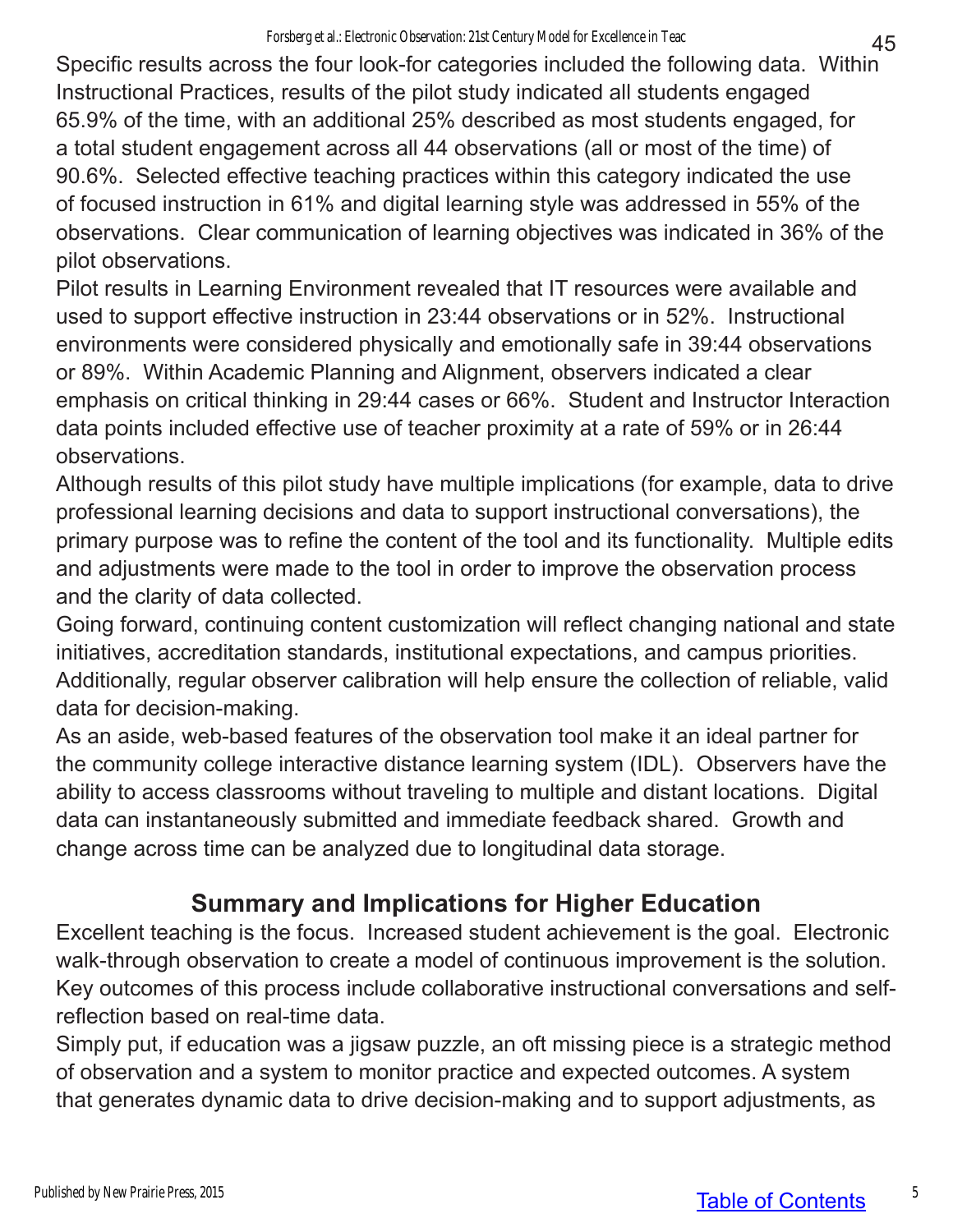needed to meet program standards in a continuous improvement model (Cervone & Martinez-Miller, 2007; Downey et al., 2004). Classroom walk-through observation is that system, a powerful and intentional missing puzzle piece. (Glasgow, et al., 2014) When implemented in a university setting, administrators and instructional leaders must carefully consider selection of the content look-for's to be observed. They must also ensure consistency of observations across the team of observers by designing a protocol for, and conducting a regular and continual process of, calibration. Finally, the college or department initiating the walk-through observation process must make a commitment to on-going customization of the observation instrument. As accreditation standards; state and national initiatives; and the unique culture of teaching and learning at an individual institution evolve, the observables must reflect these changes. Only then will meaningful data be generated. These results must be immediately available to instructors for self-reflection. Only then can teaching remain the living, adaptable, and student sensitive process that truly make it excellent. Faculty feel supported. Decisions are data-based and resources utilized with maximum gain. Student achievement improves. This is 21st century teaching and learning.

## **References**

- Cervone, L., & Martinez-Miller, P. (2007). Classroom walkthroughs as a catalyst for school improvement. Leadership Compass. Retrieved from http://centerx.gseis. ucla.edu/partnerships- grants/northeast-region/resources/classroomwalkthroughs.pdf
- David, J. L. (2008). What research says about classroom walk-throughs. Informative Assessment. Retrieved from http://www.ascd.org/publications/educational\_ leadership/dec07/vol65/num04/Classroom\_Walk-Throughs. aspx
- Downey, C. J., Steffy, B. E., English, F.W., Frase, L. E., & Poston, W. K. (2004). The three-minute classroom walk-through: Changing school supervisory practice one teacher at a time. Thousand Oaks, CA: Corwin Press.
- Glasgow, P., Jenkins, S., & Gillespie, K. (Summer 2014). Electronic Observation: 21st Century Teacher Education. Advocate, Vol. 22, No. 1, Retrieved from http://www.atekan.org/wp/wp-content/uploads/2014/09/ Summer2014Advocate.pdf
- Hopkins, G. (2010). Walk-throughs are on the move. Education World. Retrieved from http://wwweducation-world.com/a\_admin/admin/admin405.shtml
- Phillippe, K. A., & Sullivan, L. G. (2005). National Profile of Community Colleges: Trends and Statistics (4th ed.). American Association of Community Colleges: Washington, D.C.
- Protheroe, N. (2009). Using classroom walkthroughs to improve instruction. Principal Retrieved from https://www.naesp.org/resources/2/Principal/2009/M-A\_p30.pdf